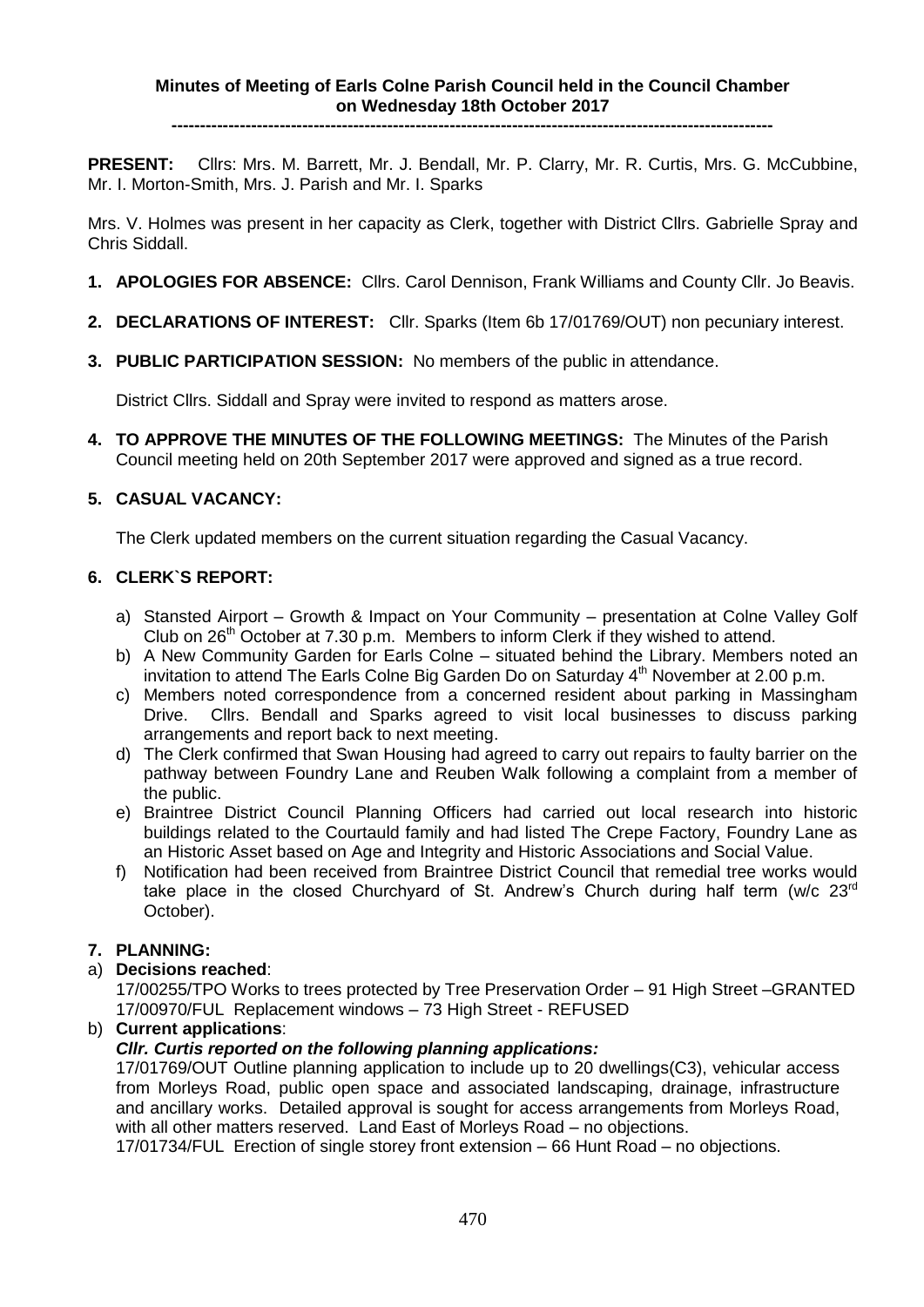17/00327/TPOCON Works to trees affected by the Conservation Area – 14 Halstead Road – no objections but would wish to see a more suitable species of tree planted elsewhere on the site.

- c) 17/01157/OUT Outline Planning Application Land at The Airfield. Members had all received correspondence relating to the above application and agreed a response.
- d) Notice of Submission of the Braintree District Local Plan members noted that on  $9<sup>th</sup>$  October BDC submitted the BDC Local Plan to the Secretary of State for consideration under regulation 22 of the Town & Country Planning (Local Planning) (England) Regulation 2012. All documents could be viewed on the website at [www.braintree.gov.uk/LPexamination](http://www.braintree.gov.uk/LPexamination)
- e) Planning Rota a review of the current year's Planning Rota was agreed.

# **8. MEMBERS' REPORTS:**

- a) North Essex Garden Community Briefing Cllr. Sparks reported on the briefing held at Marks Tey Village Hall on 28<sup>th</sup> September.
- b) Remembrance Day Cllr. Sparks reminded members that the date of the Service to be held at St. Andrew's Church was Sunday,  $12<sup>th</sup>$  November and it was agreed that the Chairman would lay a wreath on behalf of the Parish Council.

# **9. CHRISTMAS:**

**Village Carol Service and Open Shopping Evening** Members noted the date of the 2017 event as Tuesday,  $12<sup>th</sup>$  December, starting at 6.30 p.m., and agreed to the following expenditure:

Glowsticks £130.00; Lanterns£200.00; Decorations£100.00

It was agreed to purchase 20 LED lanterns and the Clerk would endeavour to find the most competitive price.

A meeting of the Christmas Committee, to discuss the arrangements, would take place on  $7<sup>th</sup>$ November at 7.00 p.m. in the Council Chamber.

### **10. COMMUNITY WORKER:**

a) Weekend Community Worker : Bill Kemp had continued to cover the vacancy on a temporary basis and had informed the Clerk that he would wish to be considered for the post. Members unanimously agreed to Bill Kemp continuing as Weekend Community Worker on a permanent basis. There had been no interest in the vacancy which had been advertised for several months.

# **11. ESSEX COUNTY COUNCIL MATTERS:**

- a) Essex Highways the Chairman confirmed that County Councillor Jo Beavis had agreed to meet with members to discuss outstanding Highways matters and concerns about liaison between Highways and the Parish Council. Members agreed that the Chair and Vice Chair would meet with Jo Beavis on Thursday, 16<sup>th</sup> November and report back to members.
- b) Local Highways Panel the Chairman reported on a meeting of the Local Highways Panel held on 21<sup>st</sup> September.

### **12. BRAINTREE DISTRICT COUNCIL:** No matters to report.

### **13. VILLAGE HALL:**

- a) Risk Assessment following a review, the Risk Assessment was approved and adopted for one further year.
- b) Fire Policy following a review, the Fire Policy was approved, with one amendment, and adopted for one further year.
- c) Conditions of Hire following a review, the Conditions of Hire were approved, with one amendment, and adopted for one further year.
- d) Premises Licence members noted that an application had been submitted to Braintree District Council for the mandatory alcohol condition under the Licensing Act 2003 requiring a Designated Premises Supervisor in respect of a Premises Licence to be disapplied.
- **14. COMPLAINTS POLICY:** Following a review, the Complaints Policy was approved and adopted for one further year.